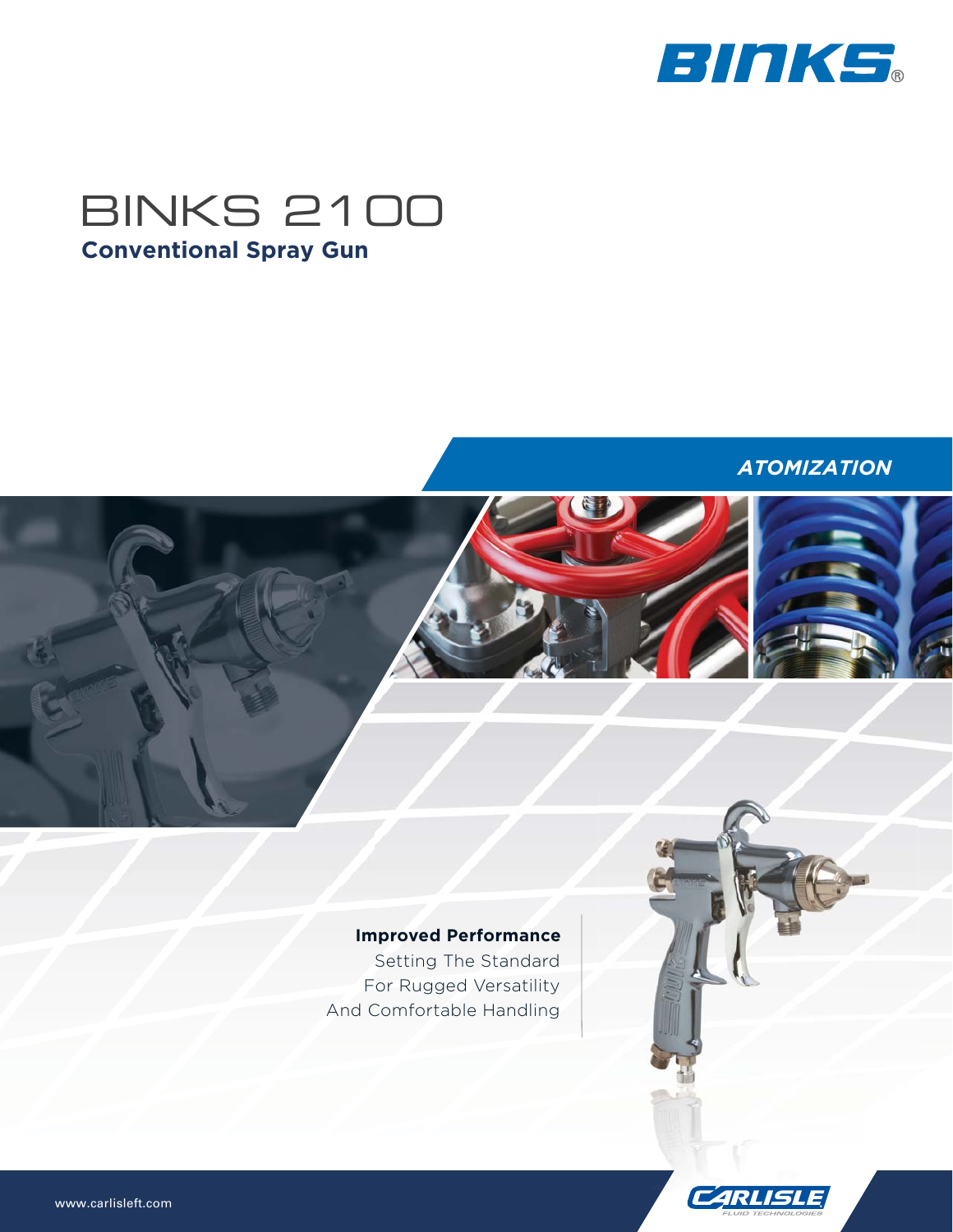BINKS 2100 **Conventional Spray Gun**

#### **COATING TYPES AND APPLICATIONS**

- **Solventborne coatings**
- **Waterborne coatings**
- **High Solids coatings**
- **Sealers**
- **Lubricants**
- **Lacquers**
- **Enamels**
- *And many others*



# Binks 2100 Conventional Spray Gun

The 2100 is a conventional, full-size spray gun which can be used to spray a wide range of materials including adhesives, epoxy, and abrasive fluids. The 2100 spray gun is a durable, full-sized gun that is comfortable, well balanced, and easy to use. A specially designed

grip measurably improves operator control, balance, and spray quality. Supported by the largest selection of air nozzles in the industry, the model 2100 will spray all conventional coatings, including those with high solids. The 2100 spray gun features a forged

aluminum body that has been precision machined, and brass air nozzles and knobs that are nickel plated. These features ensure that the 2100 gun will withstand many years of use under the toughest working conditions.

### **THE BINKS 2100 DELIVERS ROBUST PERFORMANCE OPTIMIZATION**

- Corrosion resistant stainless steel fluid passages designed for waterborne materials
- Curved, ergonomic handle reduces fatigue
- Integrated head has fewer parts for quick repair
- Stainless steel threads won't cross-thread, increasing life.
- High trigger pivot point increases fluid flow capability
- Large pattern sizes increase production rates
- Cheater valve adjusts air at the gun, saving operator time
- "Maximum Delivery" air nozzles have better atomization for greater product finish with less material